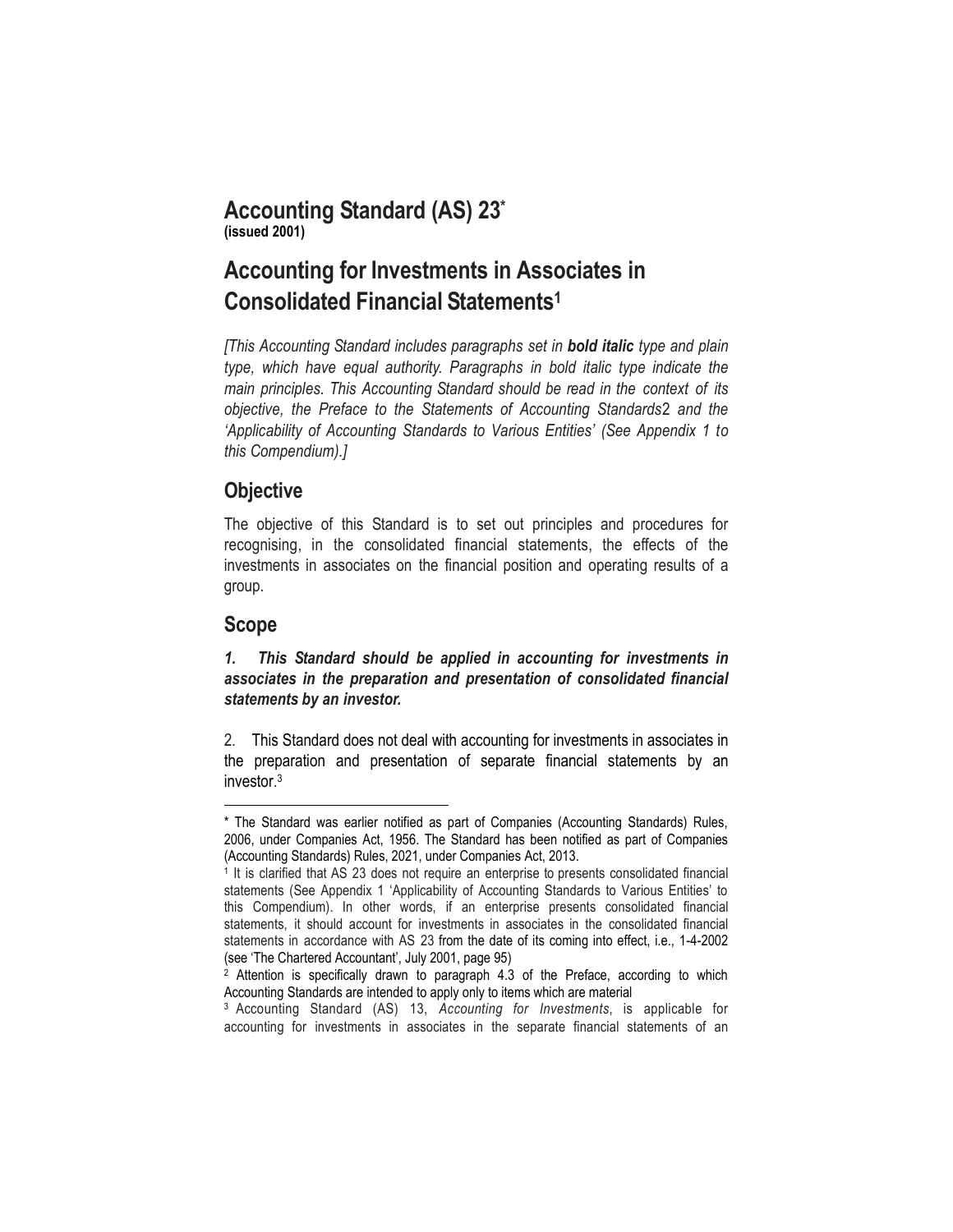### **Definitions**

*3. For the purpose of this Standard, the following terms are used with the meanings specified:*

*3.1 An associate is an enterprise in which the investor has significant influence and which is neither a subsidiary nor a joint venture 4 of the investor.*

*3.2 Significant influence is the power to participate in the financial and/ or operating policy decisions of the investee but not control over those policies.*

*3.3 Control:*

- *(a) the ownership, directly or indirectly through subsidiary(ies), of more than one-half of the voting power of an enterprise; or*
- *(b) control of the composition of the board of directors in the case of a company or of the composition of the corresponding governing body in case of any other enterprise so as to obtain economic benefits from its activities.*

*3.4 A subsidiary is an enterprise that is controlled by another enterprise (known as the parent).*

*3.5 A parent is an enterprise that has one or more subsidiaries.*

*3.6 A group is a parent and all its subsidiaries.*

*3.7 Consolidated financial statements are the financial statements of a group presented as those of a single enterprise.*

*3.8 The equity method is a method of accounting whereby the* 

investor.

 $\overline{\phantom{a}}$ 

<sup>4</sup> Accounting Standard (AS) 27, *Financial Reporting of Interests in Joint Ventures*, defines the term 'joint venture' and specifies the requirements relating to accounting for investments in joint ventures.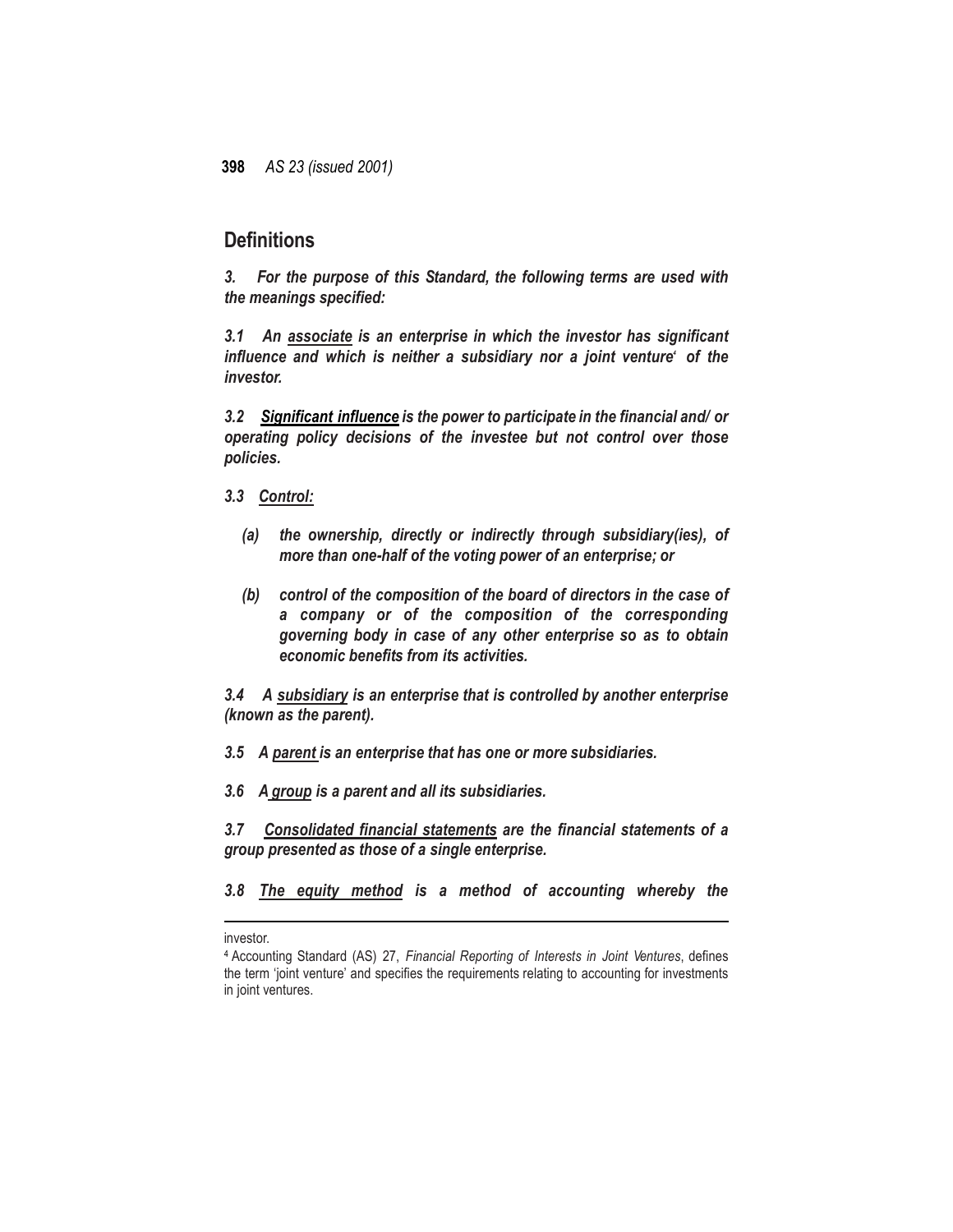*investment is initially recorded at cost, identifying any goodwill/capital reserve arising at the time of acquisition. The carrying amount of the investment is adjusted thereafter for the post acquisition change in the investor's share of net assets of the investee. The consolidated statement of profit and loss reflects the investor's share of the results of operations of the investee.*

### *3.9 Equity is the residual interest in the assets of an enterprise after deducting all its liabilities.*

4. For the purpose of this Standard significant influence does not extend to power to govern the financial and/or operating policies of an enterprise. Significant influence may be gained by share ownership, statute or agreement. As regards share ownership, if an investor holds, directly or indirectly through subsidiary(ies), 20% or more of the voting power of the investee, it is presumed that the investor has significant influence, unless it can be clearly demonstrated that this is not the case. Conversely, if the investor holds, directly or indirectly through subsidiary(ies), less than 20% of the voting power of the investee, it is presumed that the investor does not have significant influence, unless such influence can be clearly demonstrated. A substantial or majority ownership by another investor does not necessarily preclude an investor from having significant influence.

#### Explanation:

In considering the share ownership, the potential equity shares of the investees held by the investor are not taken into account for determining the voting power of the investor.

5. The existence of significant influence by an investor is usually evidenced in one or more of the following ways:

- (a) Representation on the board of directors or corresponding governing body of the investee;
- (b) participation in policy making processes;
- (c) material transactions between the investor and the investee;
- (d) interchange of managerial personnel; or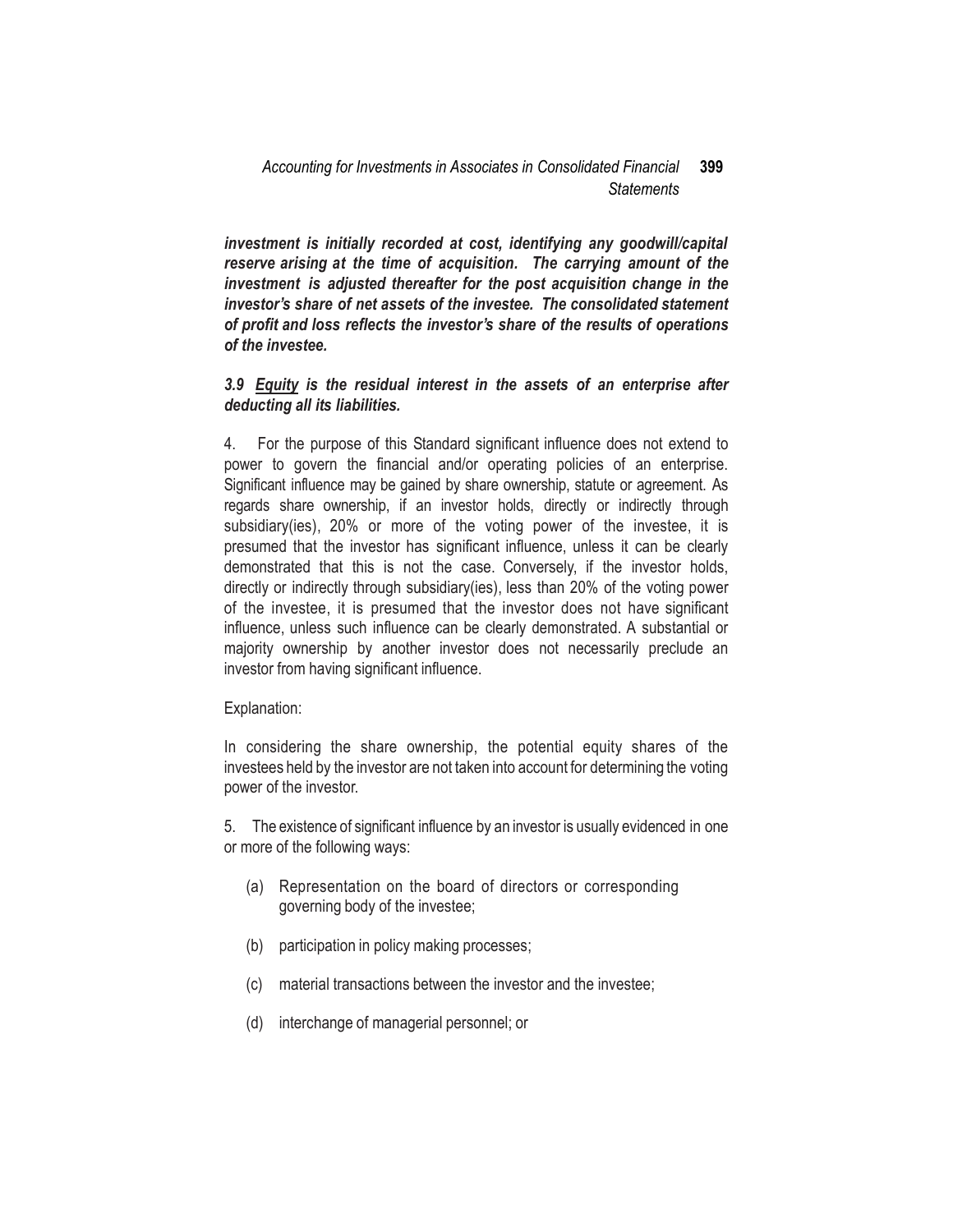(e) provision of essential technical information.

6. Under the equity method, the investment is initially recorded at cost, identifying any goodwill/capital reserve arising at the time of acquisition and the carrying amount is increased or decreased to recognise the investor's share of the profits or losses of the investee after the date of acquisition. Distributions received from an investee reduce the carrying amount of the investment. Adjustments to the carrying amount may also be necessary for alterations in the investor's proportionate interest in the investee arising from changes in the investee's equity that have not been included in the statement of profit and loss. Such changes include those arising from the revaluation of fixed assets and investments, from foreign exchange translation differences and from the adjustment of differences arising on amalgamations.

Explanations:

- (a) Adjustments to the carrying amount of investment in an investee arising from changes in the investee's equity that have not been included in the statement of profit and loss of the investee are directly made in the carrying amount of investment without routing it through the consolidated statement of profit and loss. The corresponding debit/ credit is made in the relevant head of the equity interest in the consolidated balance sheet. For example, in case the adjustment arises because of revaluation of fixed assets by the investee, apart from adjusting the carrying amount of investment to the extent of proportionate share of the investor in the revalued amount, the corresponding amount of revaluation reserve is shown in the consolidated balance sheet.
- (b) In case an associate has made a provision for proposed dividend in its financial statements, the investor's share of the results of operations of the associate is computed without taking in to consideration the proposed dividend.

### **Accounting for Investments – Equity Method**

*7. An investment in an associate should be accounted for in consolidated financial statements under the equity method except when:*

*(a) the investment is acquired and held exclusively with a view to its*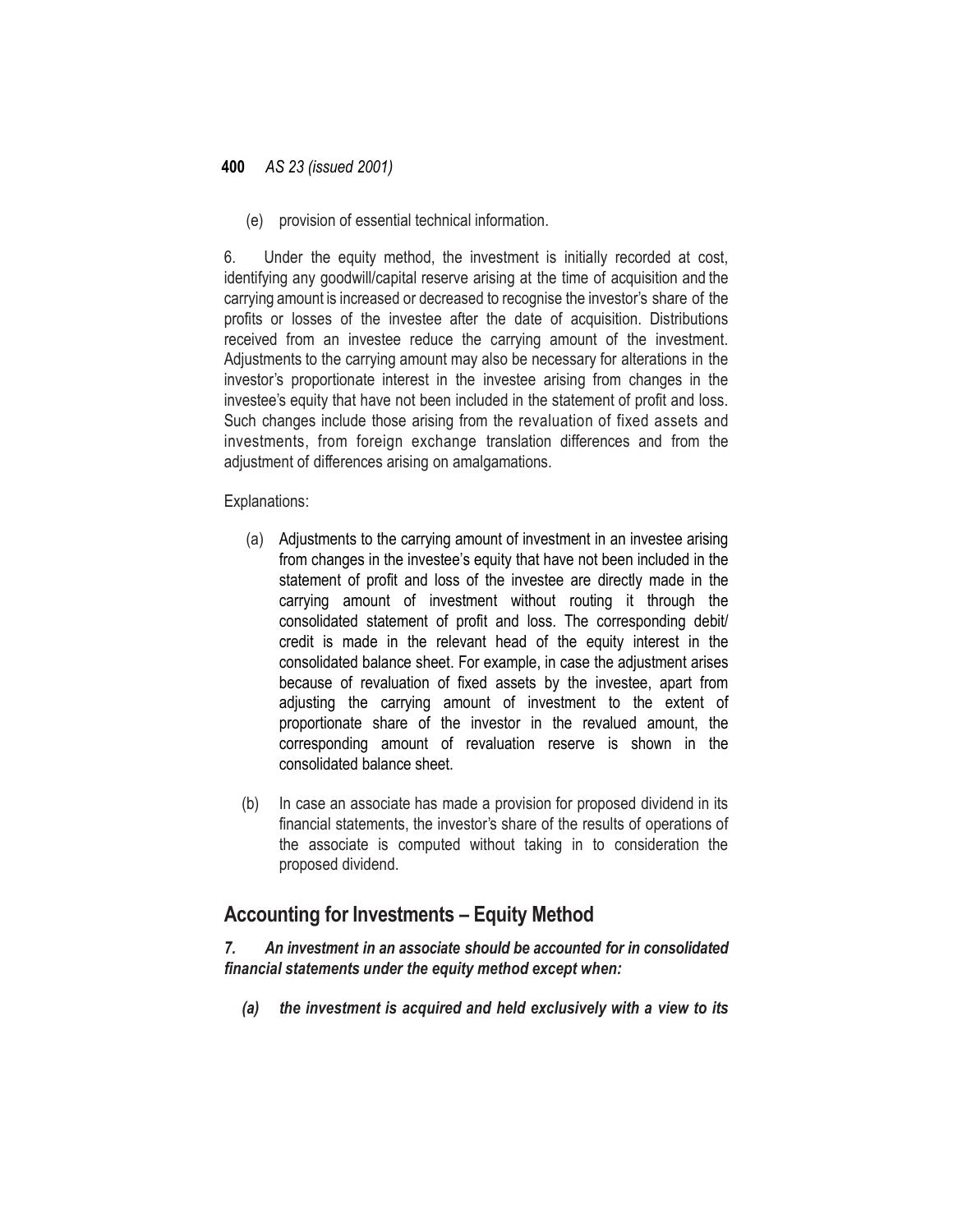*subsequent disposal in the near future; or*

*(b) the associate operates under severe long-term restrictions that significantly impair its ability to transfer funds to the investor.*

*Investments in such associates should be accounted for in accordance with Accounting Standard (AS) 13, Accounting for Investments. The reasons for not applying the equity method in accounting for investments in an associate should be disclosed in the consolidated financial statements.*

#### *Explanation:*

*The period of time, which is considered as near future for the purposes of this Standard, primarily depends on the facts and circumstances of each case. However, ordinarily, the meaning of the words 'near future' is considered as not more than twelve months from acquisition of relevant investments unless a longer period can be justified on the basis of facts and circumstances of the case. The intention with regard to disposal of the relevant investment is considered at the time of acquisition of the investment. Accordingly, if the relevant investment is acquired without an intention to its subsequent disposal in near future, and subsequently, it is decided to dispose off the investment, such an investment is not excluded from application of the equity method, until the investment is actually disposed off. Conversely, if the relevant investment is acquired with an intention to its subsequent disposal in near future, however, due to some valid reasons, it could not be disposed off within that period, the same will continue to be excluded from application of the equity method, provided there is no change in the intention.*

8. Recognition of income on the basis of distributions received may not be an adequate measure of the income earned by an investor on an investment in an associate because the distributions received may bear little relationship to the performance of the associate. As the investor has significant influence over the associate, the investor has a measure of responsibility for the associate's performance and, as a result, the return on its investment. The investor accounts for this stewardship by extending the scope of its consolidated financial statements to include its share of results of such an associate and so provides an analysis of earnings and investment from which more useful ratios can be calculated. As a result, application of the equity method in consolidated financial statements provides more informative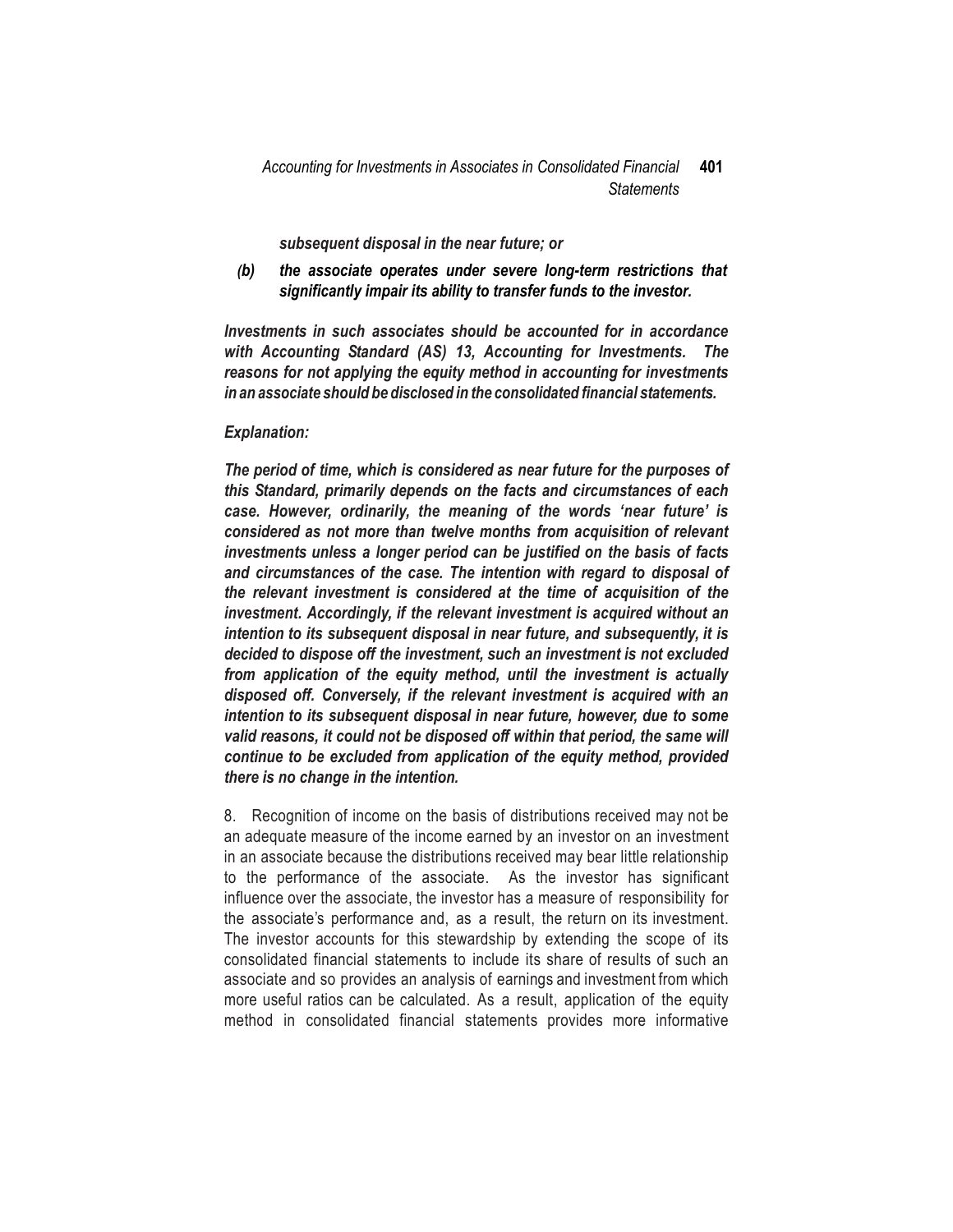reporting of the net assets and net income of the investor.

*9. An investor should discontinue the use of the equity method from the date that:*

- *(a) it ceases to have significant influence in an associate but retains, either in whole or in part, its investment; or*
- *(b) the use of the equity method is no longer appropriate because the associate operates under severe long-term restrictions that significantly impair its ability to transfer funds to the investor.*

*From the date of discontinuing the use of the equity method, investments in such associates should be accounted for in accordance with Accounting Standard (AS) 13, Accounting for Investments. For this purpose, the carrying amount of the investment at that date should be regarded as cost thereafter.*

## **Application of the Equity Method**

10. Many of the procedures appropriate for the application of the equity method are similar to the consolidation procedures set out in Accounting Standard (AS) 21, Consolidated Financial Statements. Furthermore, the broad concepts underlying the consolidation procedures used in the acquisition of a subsidiary are adopted on the acquisition of an investment in an associate.

11. An investment in an associate is accounted for under the equity method from the date on which it falls within the definition of an associate. On acquisition of the investment any difference between the cost of acquisition and the investor's share of the equity of the associate is described as goodwill or capital reserve, as the case may be.

*12. Goodwill/capital reserve arising on the acquisition of an associate by an investor should be included in the carrying amount of investment in the associate but should be disclosed separately.*

*13. In using equity method for accounting for investment in an associate, unrealised profits and losses resulting from transactions between the investor (or its consolidated subsidiaries) and the associate should be eliminated to the extent of the investor's interest in the associate. Unrealised losses should not be eliminated if and to the extent the cost of*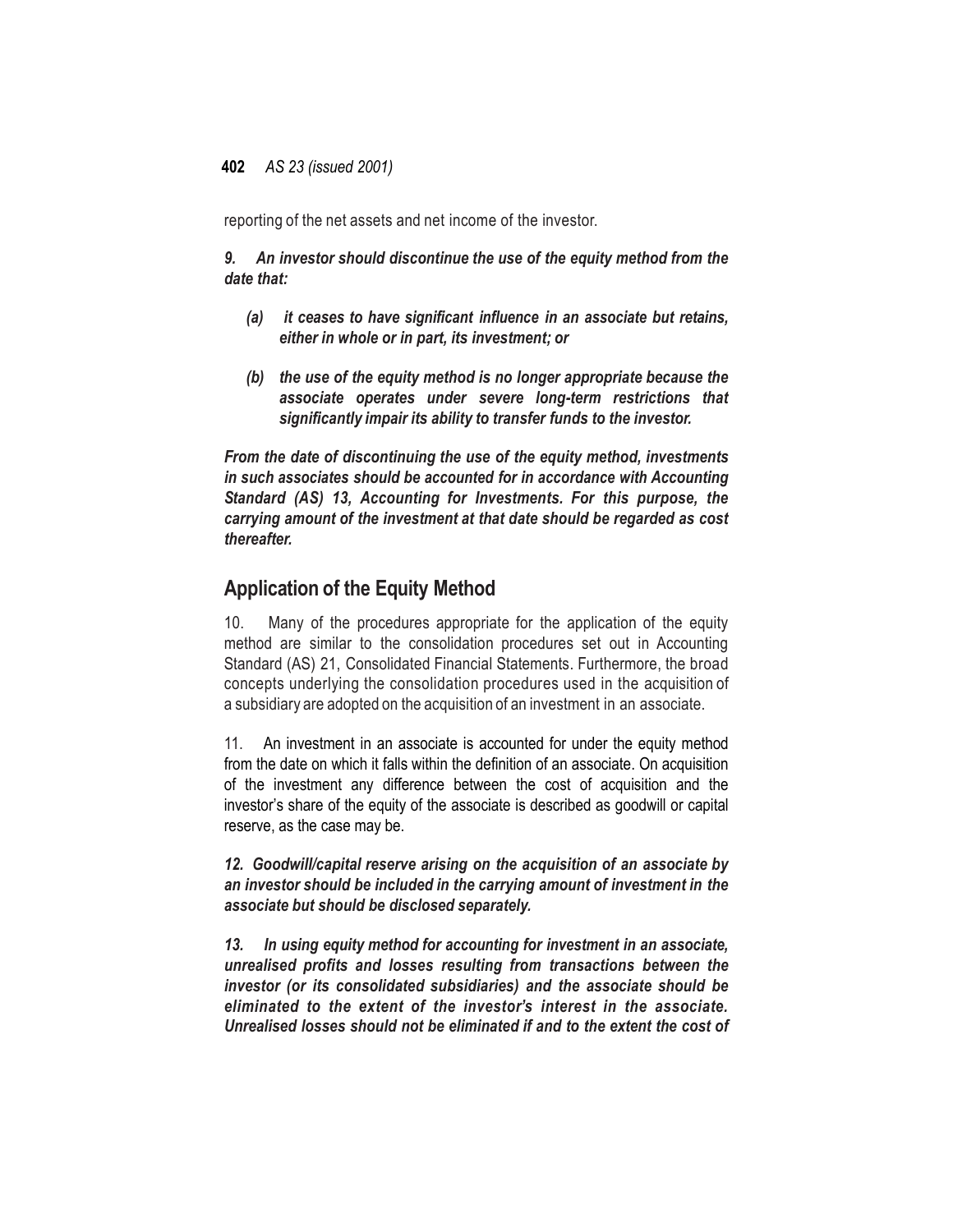#### *the transferred asset cannot be recovered.*

14. The most recent available financial statements of the associate are used by the investor in applying the equity method; they are usually drawn up to the same date as the financial statements of the investor. When the reporting dates of the investor and the associate are different, the associate often prepares, for the use of the investor, statements as at the same date as the financial statements of the investor. When it is impracticable to do this, financial statements drawn up to a different reporting date may be used. The consistency principle requires that the length of the reporting periods, and any difference in the reporting dates, are consistent from period to period.

15. When financial statements with a different reporting date are used, adjustments are made for the effects of any significant events or transactions between the investor (or its consolidated subsidiaries) and the associate that occur between the date of the associate's financial statements and the date of the investor's consolidated financial statements.

16. The investor usually prepares consolidated financial statements using uniform accounting policies for the like transactions and events in similar circumstances. In case an associate uses accounting policies other than those adopted for the consolidated financial statements for like transactions and events in similar circumstances, appropriate adjustments are made to the associate's financial statements when they are used by the investor in applying the equity method. If it is not practicable to do so, that fact is disclosed along with a brief description of the differences between the accounting policies.

17. If an associate has outstanding cumulative preference shares held outside the group, the investor computes its share of profits or losses after adjusting for the preference dividends whether or not the dividends have been declared.

18. If, under the equity method, an investor's share of losses of an associate equals or exceeds the carrying amount of the investment, the investor ordinarily discontinues recognising its share of further losses and the investment is reported at nil value. Additional losses are provided for to the extent that the investor has incurred obligations or made payments on behalf of the associate to satisfy obligations of the associate that the investor has guaranteed or to which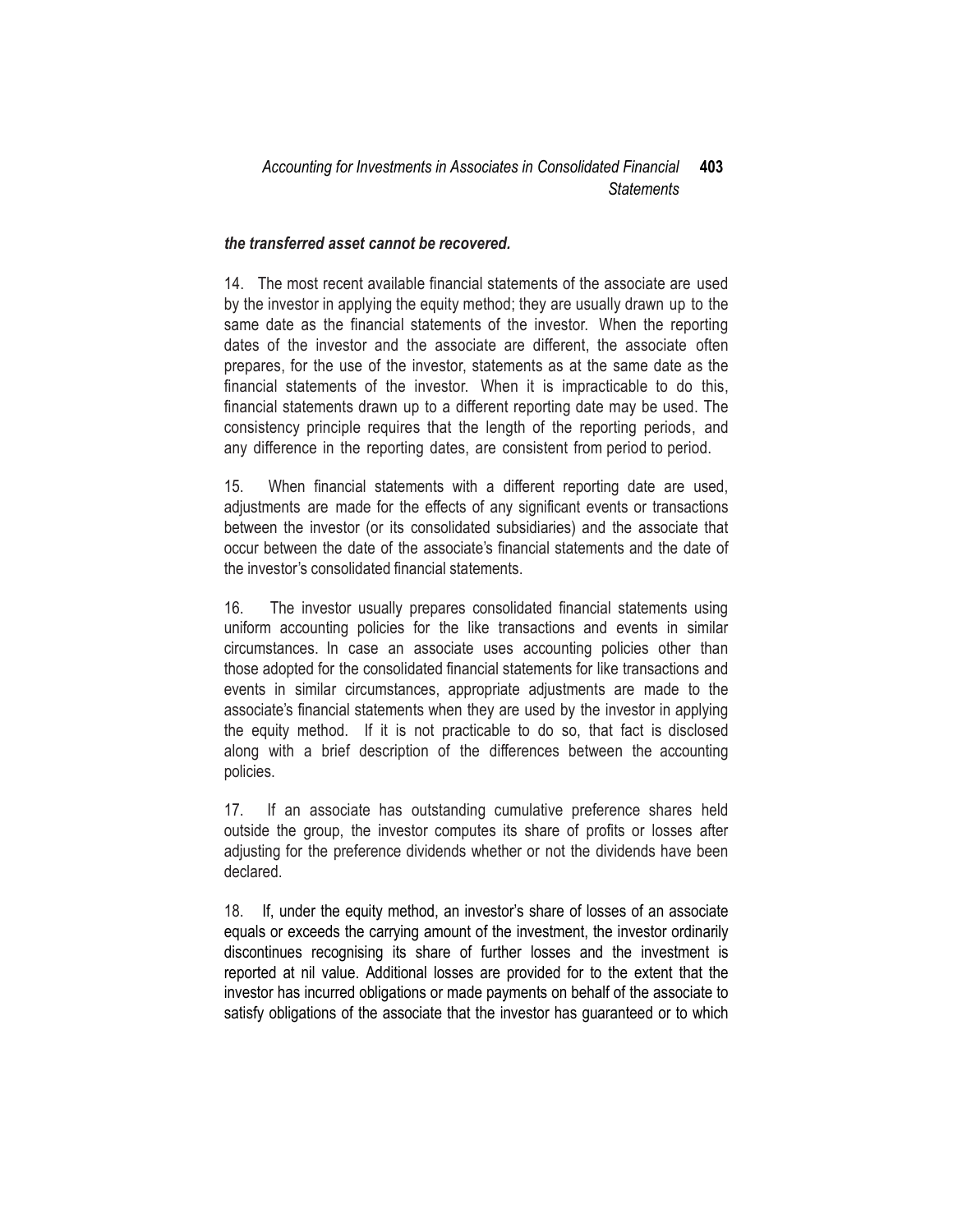the investor is otherwise committed. If the associate subsequently reports profits, the investor resumes including its share of those profits only after its share of the profits equals the share of net losses that have not been recognised.

19. Where an associate presents consolidated financial statements, the results and net assets to be taken into account are those reported in that associate's consolidated financial statements.

*20. The carrying amount of investment in an associate should be reduced to recognise a decline, other than temporary, in the value of the investment, such reduction being determined and made for each investment individually.*

## **Contingencies**

21. In accordance with Accounting Standard (AS) 4, *Contingencies and Events Occurring After the Balance Sheet Date*<sup>5</sup> , the investor discloses in the consolidated financial statements:

- (a) its share of the contingencies and capital commitments of an associate for which it is also contingently liable; and
- (b) those contingencies that arise because the investor is severally liable for the liabilities of the associate.

### **Disclosure**

 $\overline{\phantom{a}}$ 

*22. In addition to the disclosures required by paragraphs 7 and 12, an appropriate listing and description of associates including the proportion of ownership interest and, if different, the proportion of voting power held should be disclosed in the consolidated financial statements.*

*23. Investments in associates accounted for using the equity method should be classified as long-term investments and disclosed separately in the consolidated balance sheet. The investor's share of the profits or losses of such investments should be disclosed separately in the consolidated*

<sup>5</sup> All paragraphs of AS 4 that deal with contingencies are applicable only to the extent not covered by other Accounting Standards prescribed by the Central Government. For example, the impairment of financial assets such as impairment of receivables (commonly known as provision for bad and doubtful debts) is governed by AS 4.